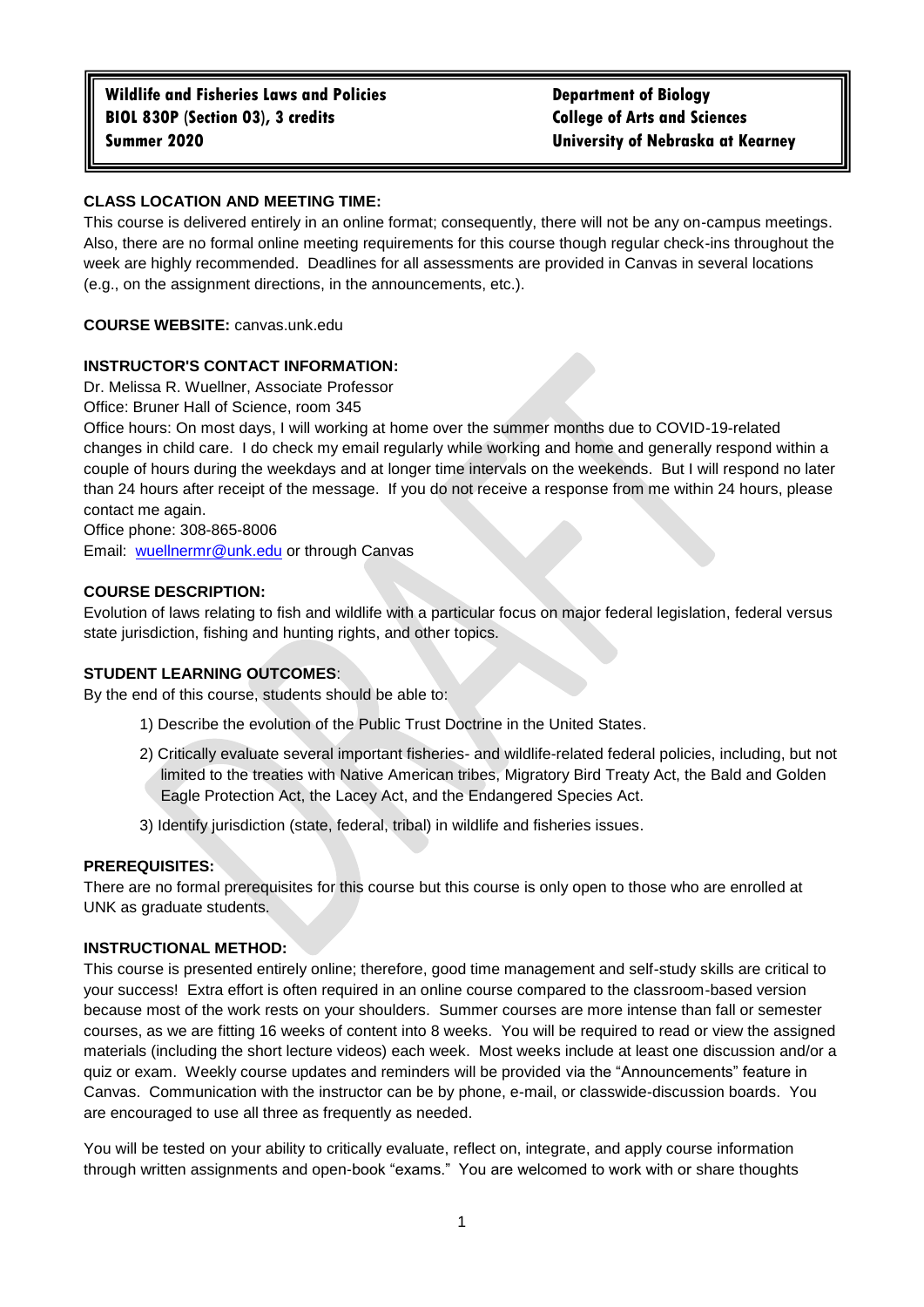about your assignments and exams with your classmates, but you will be required to write and submit your own original material.

## **COURSE REQUIREMENTS**:

Students are required to complete all textbook or other assigned readings, view all presentations, and contribute to all discussions as scheduled. Assignments and exams must be turned in by the assigned due dates unless granted an extension prior to the deadlines. Students should make the effort to log into the class throughout the week rather than just one or two days, even if it's just a "quick check" of the discussions or announcements.

## **MISSED ASSIGNMENTS/QUIZZES/EXAMS AND MAKE-UP POLICY**:

Any and all discussion, assignments, and exams in this class MUST be submitted by the designated deadline (see course calendar below) unless you and I have discussed otherwise. If you do not have an approved deadline extension, you will receive a zero on that assignment. Please note that computer emergencies (e.g., hard drive crashed, etc.) are NOT considered an excuse. You should always have an alternative means of accessing or submitting electronic information and course work. If you have an emergency (e.g., illness, death in the family, etc.), please contact me no later than *36 hours* after the missed deadline to make new arrangements.

## **REQUIRED MATERIALS:**

There is one textbooks for this course (see picture below). *Make sure you have the second edition of the book as pictured, not the first edition.* This textbook should be available via the UNK Bookstore but can be purchased through other providers (Amazon, Barnes and Noble, etc.). All other learning materials required by all students will be provided on our Canvas course page.



*Wildlife Law: A Primer, 2nd Edition* Eric T. Freyfogle, Dale, D. Goble, and Todd A Wildermuth ISBN: 978-1-610919-135 Island Press

For research resources, please be sure to use the UNK Library [\(http://library.unk.edu/\)](http://library.unk.edu/) as well as reliable online search engines (e.g., Google Scholar). You may need to access older articles that may or may not be available online. In that case, don't forget that the UNK Library does have the Loper Loan program [\(https://unk.illiad.oclc.org/illiad/\)](https://unk.illiad.oclc.org/illiad/) and may be able to provide some resources to you from other university libraries electronically at no cost. .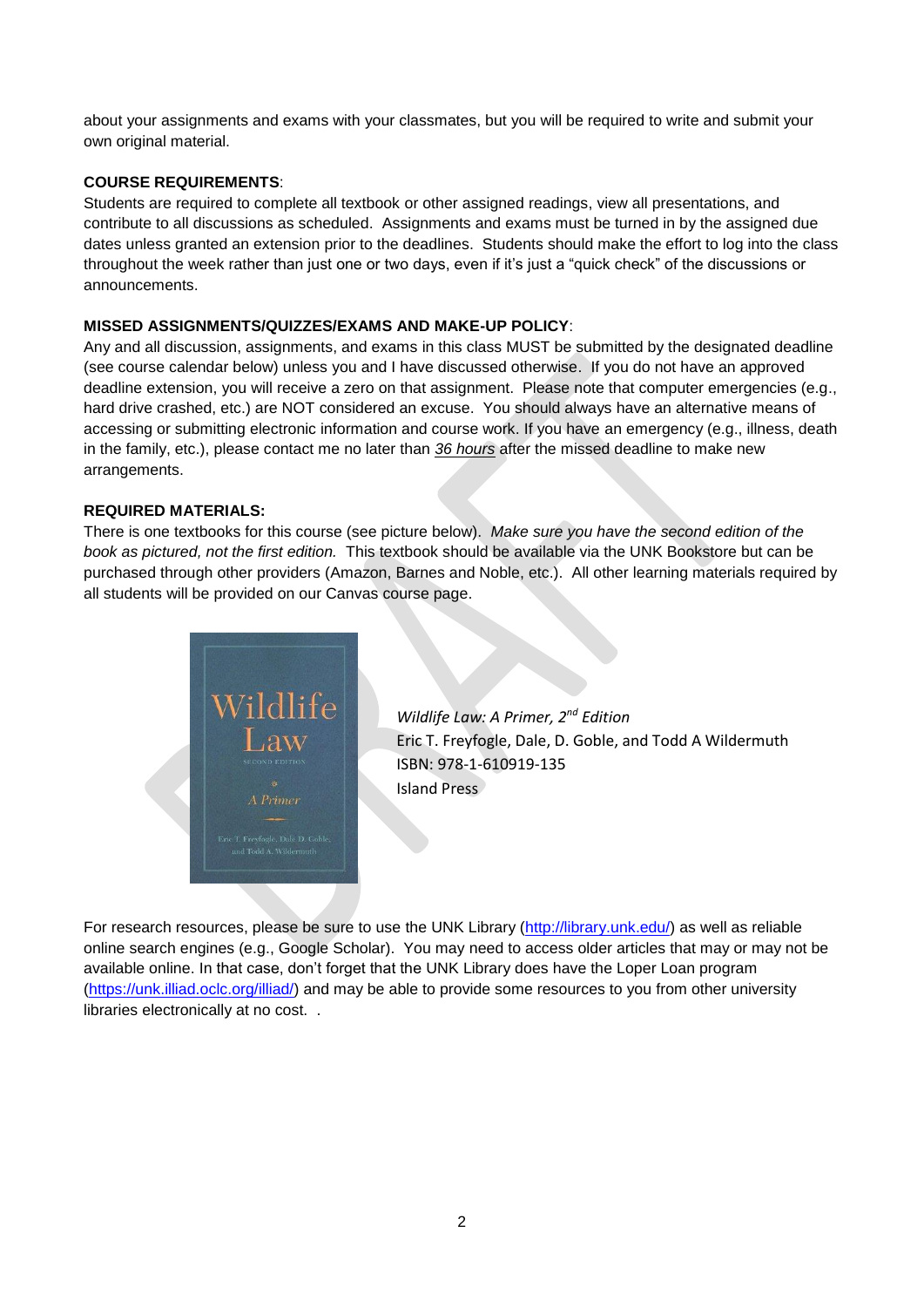**GRADING POLICY:** Below is the current breakdown of the assignments and points for this course. Please note that these points may be subject to change but that those changes will be communicated with you in a timely fashion. Grades will be entered in Canvas so you should be aware of where you stand throughout the course.

| <b>Grade Item</b>         | <b>Points</b> |
|---------------------------|---------------|
| First Unit Exam           | 100           |
| Final Exam                | 100           |
| Quizzes                   | 40            |
| <b>Discussions</b>        | 160           |
| <b>Final Review Paper</b> | 100           |
| <b>TOTAL</b>              | 500           |

Grades in this class will be assigned according to the standard scoring system described below. Only by attaining these percentages can you be assured of receiving a desired grade.

| $A+$ | 97 – 100%    |   | $94 - 96 \%$ | А-    | $90 - 93%$ |
|------|--------------|---|--------------|-------|------------|
| $B+$ | $87 - 89\%$  | в | $84 - 86%$   | B-    | $80 - 83%$ |
| $C+$ | 77 – 79%     |   | 74 – 76%     | $C -$ | $70 - 73%$ |
| D+   | $67 - 69 \%$ | D | $66 - 64\%$  | D-    | $60 - 63%$ |
|      |              |   | $<60\%$      |       |            |

*Please note: If your final grade is within 0.5% of the next highest grade, your grade will be rounded up (e.g., an 89.50% will be rounded to 90% and considered an "A-"). This is the definitive cutoff for rounding grades. There will be no exceptions to this policy.*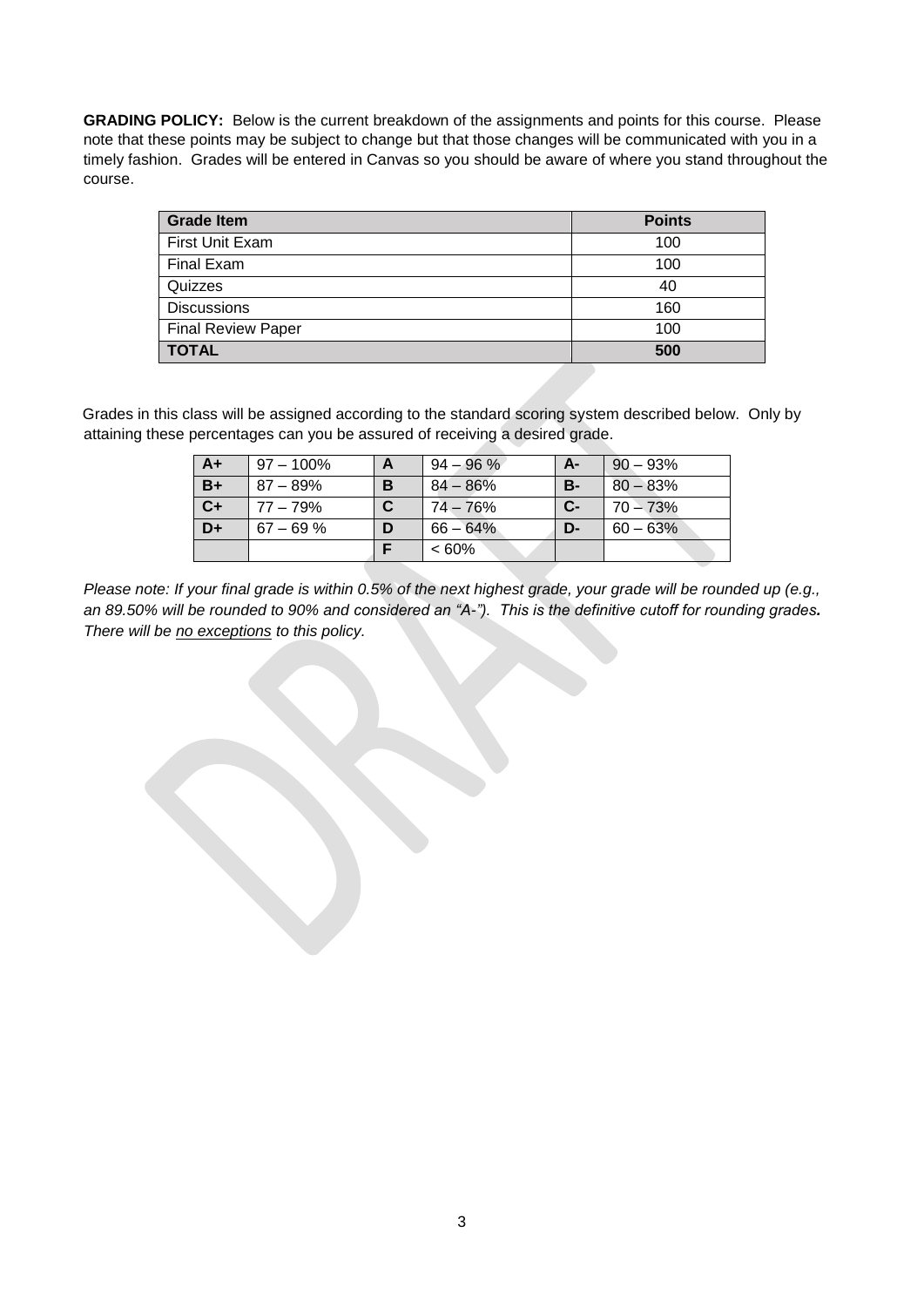**COURSE CALENDAR:** This is a *tentative* course schedule. If changes are made to the schedule, the class will be notified. Check the assignment directions, the Canvas calendar, and the "Announcements" page for due dates for discussions, assignments, and exams. *Please note that this schedule is subject to revision as necessary. Changes to the schedule will be communicated in a timely fashion.*

| <b>Week</b>    | <b>Dates</b>  | Unit(s)                                                    | <b>Readings</b>                                                                                                                                | <b>Discussions</b>                                                                                                                                                                                                                  | <b>Assignments</b>                                                                                                                                  |
|----------------|---------------|------------------------------------------------------------|------------------------------------------------------------------------------------------------------------------------------------------------|-------------------------------------------------------------------------------------------------------------------------------------------------------------------------------------------------------------------------------------|-----------------------------------------------------------------------------------------------------------------------------------------------------|
|                | $5/26 - 5/31$ | <b>Wildlife Conservation</b><br>History & Basics of<br>Law | Chapter 1: The Basics<br>(Wildlife Law by Freyfogle<br>et al.)<br>2 articles on the North<br>American Model of<br><b>Wildlife Conservation</b> | Discussion Post 1: Introduce<br>yourself to the class (10<br>points; due 5/29)<br>Discussion Post 2: Thoughts<br>on the NAMWC and<br>Governance of Wildlife<br>Systems (25 points; first post<br>due 5/29; second post due<br>5/31) | None this week                                                                                                                                      |
| $\overline{2}$ | $6/1 - 6/7$   | Ownership and the<br><b>Public Interest</b>                | Chapters 2 and 3<br>(Wildlife Law by Freyfogle<br>et al.)<br>One reading on the future<br>of public trust by Organ<br>and Mahoney              | <b>Discussion Post 3:</b><br><b>Privatization and The Public</b><br>Trust Doctrine (25 points; first<br>post due 6/5; second post<br>due 6/7)                                                                                       | Quiz on the Basics of State<br>Ownership and PTD (10 points;<br>due 6/7)<br>Phase I: Submit topic for case law<br>review paper (10 points; due 6/7) |
| 3              | $6/8 - 6/14$  | <b>Privatization of Wildlife</b><br>First Exam             | Chapters 4 and 8<br>(Wildlife Law by Freyfogle<br>et al.)                                                                                      | None for this week                                                                                                                                                                                                                  | Exam #1 (100 points; due 6/14)                                                                                                                      |
| 4              | $6/15 - 6/21$ | <b>Tribal Rights to</b><br>Wildlife                        | Chapter 9 (Wildlife Law<br>by Freyfogle et al.)                                                                                                | Discussion Post 4: Tribal<br>Hunting and Fishing Rights<br>and the Keystone XL Pipeline<br>(25 points first post due 6/19;<br>second post due 6/21)                                                                                 | None this week                                                                                                                                      |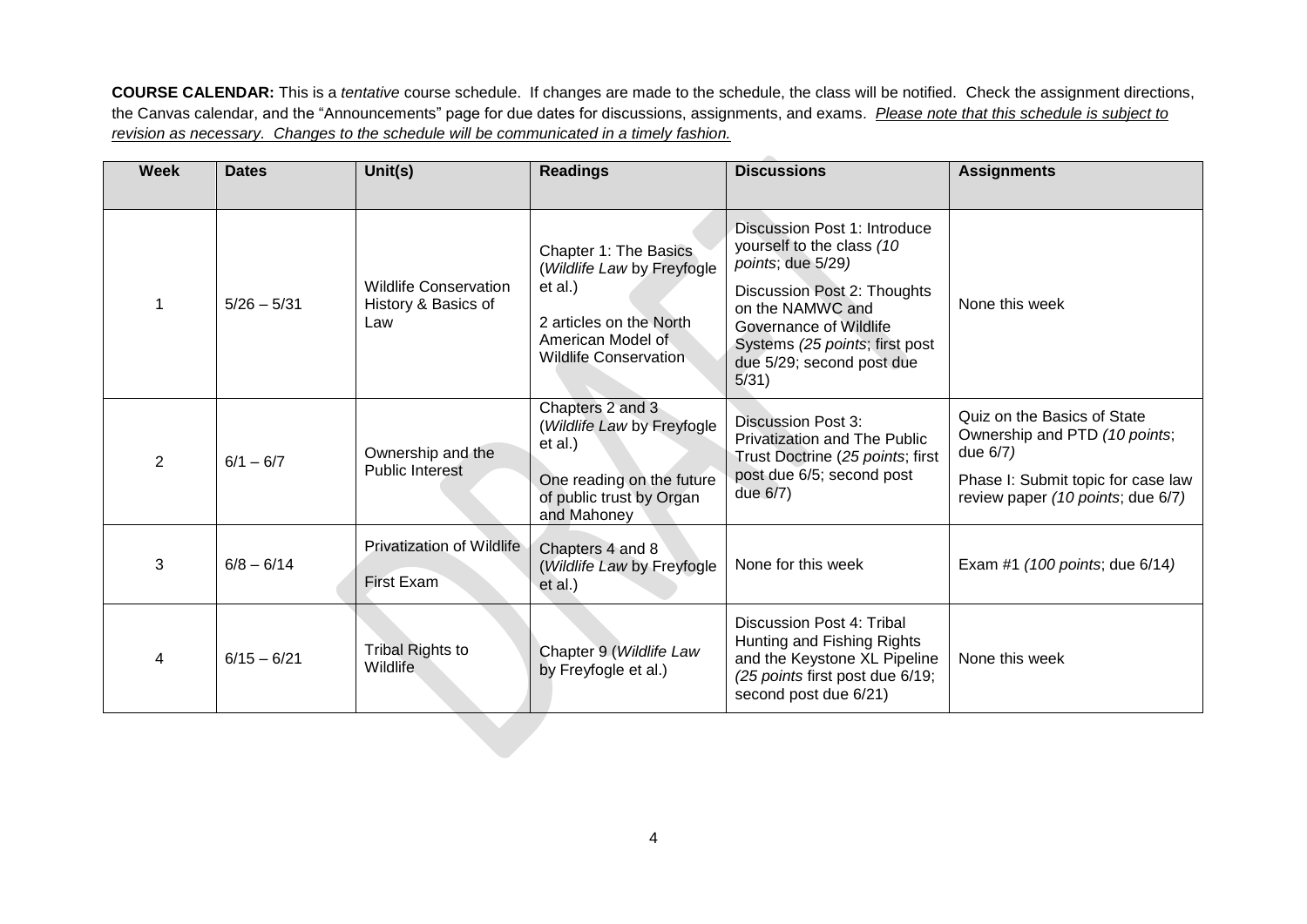| 5 | $6/22 - 6/28$                                           | <b>Key Federal Statutes</b><br>(Lacey Act, Migratory<br>Bird Treaty Act, and<br><b>Bald and Golden</b><br>Eagle Protection Act) | Chapter 10 (Wildlife Law<br>by Freyfogle et al.)                                                             | Discussion Post 5: How<br>successful are the Lacey Act,<br>MBTA, and BGEPA? (25<br>points; first post due 6/26;<br>second post due 6/28) | Quiz on the Basics of the Lacey<br>Act, MBTA, and BGEPA (20<br>points; due 6/28)<br>Submit outline for case law review<br>paper (25 points; due 6/28) |
|---|---------------------------------------------------------|---------------------------------------------------------------------------------------------------------------------------------|--------------------------------------------------------------------------------------------------------------|------------------------------------------------------------------------------------------------------------------------------------------|-------------------------------------------------------------------------------------------------------------------------------------------------------|
| 6 | $6/29 - 7/5$                                            | <b>Inland Fisheries</b>                                                                                                         | Chapter 5 (Wildlife Law<br>by Freyfogle et al.)                                                              | Discussion Post 6: What<br>happens when a water<br>changes classification? (25<br>points; first post due 7/3;<br>second post due 7/5)    | None this week                                                                                                                                        |
|   | $7/6 - 7/12$                                            | <b>Endangered Species</b><br>Act                                                                                                | <b>Selections from Chapters</b><br>11 and 12 of Wildlife Law<br>by Freyfogle and Goble<br>(posted on Canvas) | Discussion Post 7: What is<br>the future of the ESA? (25<br>points; first post due 7/10;<br>second post due 7/12)                        | Submit case law review paper<br>(100 points; due 7/12)                                                                                                |
|   | FINAL EXAM due by 11:59 pm Central on 7/17 (100 points) |                                                                                                                                 |                                                                                                              |                                                                                                                                          |                                                                                                                                                       |